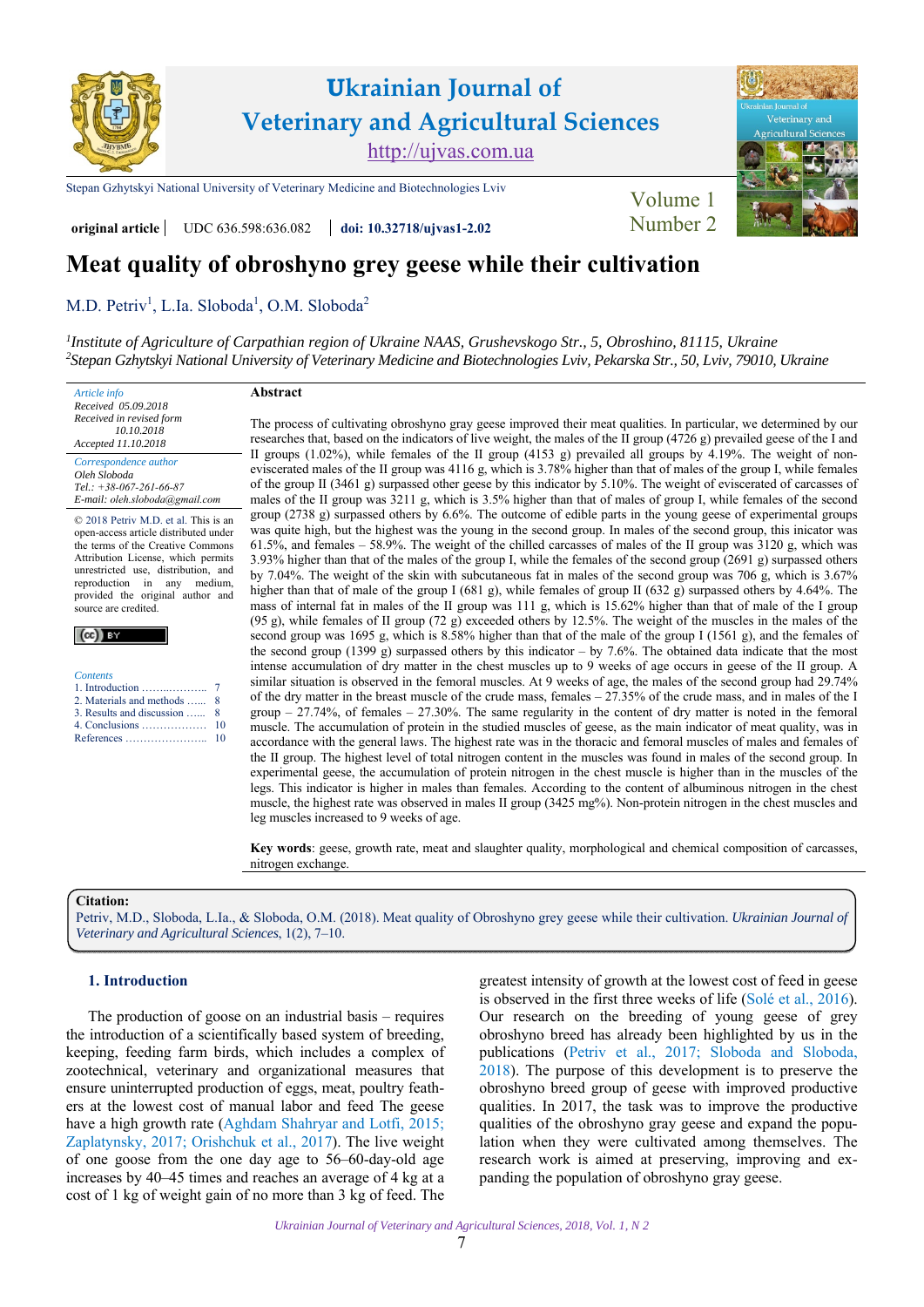# <span id="page-1-0"></span>**2. Materials and methods**

The researches were carried out by us in the laboratory of small livestock breeding IGGKR NAAS and SE "Hrusiatychi" according to generally accepted methods in poultry farming.

According to external features, selection of geese with well-developed meat forms was carried out in the absence of defects in the exterior, and the measurements of body sections were associated with meat forms. In the process of cultivation, the conservation of young animals up to 9 weeks of age is taken into account.

It was used only the gray bird of the obroshyno breed group in the experiments.

The young, from one day of age, have been signed and put up for cultivation. They were fed to a 3-week-old age with specially developed mixed fodder taking into account all the indicators of normalized feeding. By the 21-week-old age, control was carried out for the growth and development of the geese (weighing for ten days and taking the main measurements of body items).

In 2017, the breeding work was carried out with the use of intrabred breedingof obroshyno gray geese (Table 1).

# **Table 1**

Scheme of the research,  $(n = 50)$ 

|                                    | Breeds and breed groups |  |  |  |  |
|------------------------------------|-------------------------|--|--|--|--|
|                                    | $OC = 3\lambda$         |  |  |  |  |
| $OC-3Q$                            |                         |  |  |  |  |
| $OC-5Q$                            |                         |  |  |  |  |
| $Nota \cdot \Omega$ Obroshyno grey |                         |  |  |  |  |

*Note:* ОС – Obroshyno grey

# **Table 2**

Dynamics of the living mass of geese, kg  $(M \pm m)$ 

The number of geese not involved in the research in 2017 was kept separate and received from them young animals were implemented by farms and population.

For a more complete description of the processes of growth and development of geese in different ages, measurements of the items of their bodies were carried out. In our work, we used the following basic measurements of the body's items: breast chest, body length, stag and plexus. In all ages, geese of the second group prevailed their peers according to these indicators. The scheme and conditions of the research, their methods and some of the results obtained, in particular the data of measurements of the body of the subject geese, are given by us in ([Sloboda and Sloboda,](#page-3-0)  [2018](#page-3-0)).

### **3. Results and discussion**

It is known that the important feature of the young is the different growth rate in different periods of development. The most intensive relative increase in live weight was noted in the first month of life of young, so the increase in the 1st group was males –  $175.7\%$  and in the II – 176.0%, and in females, respectively, 158.2% and 165.6%.

The study of meat qualities is important for the characterization of the productivity of geese. To study the meat qualities we carried a slaughter of birds at 9 weeks of age and identified the morphological composition of the carcass, which is important in the study of the interior and meat characteristics of geese (Table 3).

|       |                  |                 | Geese age       |                 |                 |
|-------|------------------|-----------------|-----------------|-----------------|-----------------|
| group | dav              | 4 weeks         | 9 weeks         | 12 weeks        | 21 weeks        |
|       |                  |                 | Male            |                 |                 |
|       | $0.103 \pm 0.09$ | $1.81 \pm 0.29$ | $4.52 \pm 0.40$ | $5.30 \pm 0.15$ | $5.67 \pm 0.25$ |
|       | $0.104 \pm 0.04$ | $1.82 \pm 0.35$ | $4.61 \pm 0.53$ | $5.37 \pm 0.21$ | $5.81 \pm 0.35$ |
|       |                  |                 | Female          |                 |                 |
|       | $0.98 \pm 0.30$  | $1.55 \pm 0.15$ | $3.84 \pm 0.28$ | $4.83 \pm 0.12$ | $5.28 \pm 0.23$ |
|       | $0.99 \pm 0.08$  | $1.64 \pm 0.17$ | $3.86 \pm 0.19$ | $4.88 \pm 0.16$ | $5.46 \pm 0.30$ |
|       |                  |                 |                 |                 |                 |

### **Table 3**

The results of the slaughter of geese in experimental groups at 9 weeks of age,  $(M \pm m)$  n = 3

| Group |        | Pre slaughtered live mass, gr.<br>Age<br>$M \pm m$ | Carcass mass, gr |      |               |      |  |  |
|-------|--------|----------------------------------------------------|------------------|------|---------------|------|--|--|
|       |        |                                                    | Non processed    |      | processed     |      |  |  |
|       |        |                                                    | $M \pm m$        | $\%$ | $M + m$       | $\%$ |  |  |
|       | male   | $4591 \pm 33$                                      | $3966 \pm 52$    | 86.4 | $3101 \pm 40$ | 67.5 |  |  |
|       | female | $3986 \pm 49$                                      | $3293 \pm 45$    | 82.6 | $2567 \pm 45$ | 64.4 |  |  |
|       | male   | $4726 \pm 25$                                      | $4116 \pm 59$    | 87.1 | $3211 \pm 39$ | 67.9 |  |  |
|       | female | $4153 \pm 40$                                      | $3461 \pm 19$    | 83.3 | $2738 \pm 39$ | 65.9 |  |  |

According to the indicators of carcass pre slaughtered live weight, the males of II group (4726 g) prevailed for the same age groups of the I group by 1.02%, while the females of ІІ group (4153 g) surpassed their age by 4.19%. The weight of non-processed carcasses of males of the II group was 4116 g, which is 3.78% higher than that of males of group I, while females of group ІІ (3461 g) surpassed their peers by this indicator by 5.10%. The weight of processed carcasses of males of the II group was 3211 g, which is 3.5% higher than that of males of group I, while females of the second group (2738 g) surpassed their age by 6.6%.

The outcome of edible parts (Table 4) in the young of experimental groups was quite high, but the highest was the young in the second group. In males of the second group, this indicator was  $61.5\%$ , and females  $-58.9\%$ .

Morphological analysis, as a method, is important in the study of interior and meat characteristics of geese.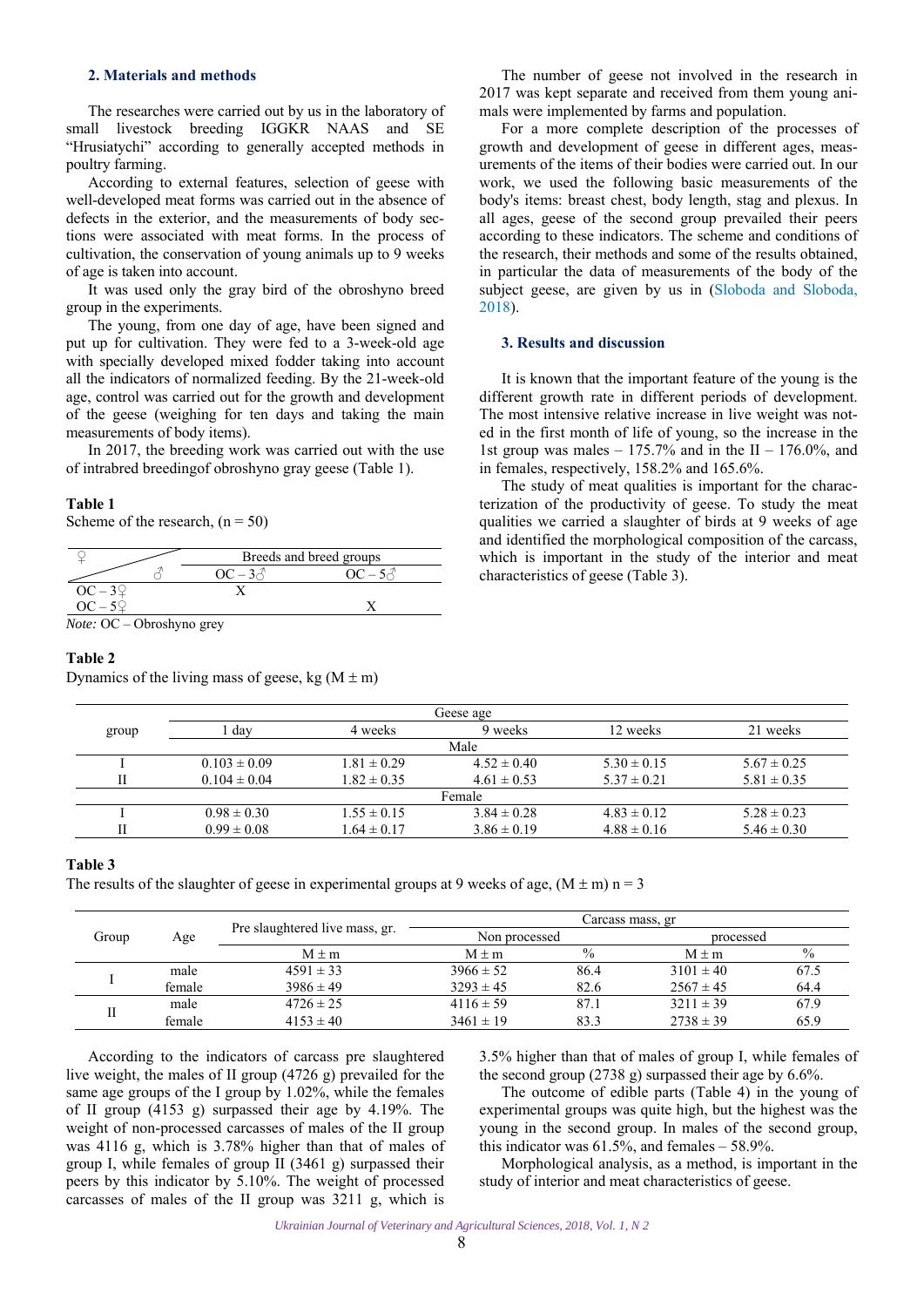While analyzing the data in Table 4, it should be noted that the supposedly higher mass of cooled carcass of skin with subcutaneous fat, internal fat and muscle of males of the second group. The weight of the chilled carcasses of males of the II group was 3120 g, which was 3.93% higher

than that of the males of group I, while the females of the second group (2691 g) surpassed their peers by 7.04%.

The weight of the skin with subcutaneous fat in males of the II group was 706 g, which is 3.67% higher than that of the male group I (681 g), while females of the second group (632 g) surpassed the geese of the same age by 4.64%

# **Table 4**

Morphological content of geese carcasses of the researched groups, gr. and % to the mass of the carcass (M  $\pm$  m) n = 3

| Gender<br>Group                                                                        |        | Pre slaughter<br>live mass | Mass of the<br>chilled<br>carcass | Skin with the sub<br>skin fat |      | Internal fat |               | <b>Muscles</b>                       |               | <b>Bones</b> |               | Outcome of edible<br>part of body                  |               |
|----------------------------------------------------------------------------------------|--------|----------------------------|-----------------------------------|-------------------------------|------|--------------|---------------|--------------------------------------|---------------|--------------|---------------|----------------------------------------------------|---------------|
|                                                                                        |        | $M \pm m$                  | $M \pm m$                         | $M \pm m$                     | $\%$ | $M \pm m$    | $\frac{0}{0}$ | $M \pm m$                            | $\frac{0}{0}$ | $M \pm m$    | $\frac{0}{0}$ | $M \pm m$                                          | $\frac{0}{0}$ |
|                                                                                        | male   | $4591 \pm 33$              | $3002 \pm 50$                     | $681 \pm 31$                  | 14.8 | $96 \pm 5$   | 2.1           |                                      |               |              |               | $1561 \pm 36$ 34.1 $667 \pm 29$ 14.5 $2728 \pm 29$ | 59.4          |
|                                                                                        | female | $3986 \pm 48$              | $2513 \pm 29$                     | $604 \pm 31$                  | 15.2 | $64 \pm 8$   | 1.6           | $1300 \pm 29$ 32.6 $548 \pm 19$ 13.7 |               |              |               | $2392 \pm 19$                                      | 60.0          |
| $\mathbf{I}$                                                                           | male   | $4726 \pm 25$              | $3121 \pm 43$                     | $706 \pm 29$                  | 14.9 | $111 \pm 4$  | 2.3           | $1695 \pm 29$ 35.9 $642 \pm 21$      |               |              | - 13.6        | $2909 \pm 34$                                      | 61.5          |
|                                                                                        | female | $4153 \pm 25$              | $2691 \pm 30$                     | $632 \pm 11$                  | 15.2 | $72 \pm 5$   | 1.7           | $1399 \pm 20$ 33.7                   |               |              |               | $589 \pm 10$ 14.2 $2449 \pm 30$                    | 58.9          |
| Nator adible worte of the concess one given in velotion to now classeleton live weight |        |                            |                                   |                               |      |              |               |                                      |               |              |               |                                                    |               |

*Note:* edible parts of the carcass are given in relation to pre slaughter live weight

The mass of internal fat in males of the ІІ group was 111 g, which is 15.62% higher than that of male I group (95 g), while females of II group  $(72 \text{ g})$  exceeded their peers by 12.5%.

The weight of the muscles in the males of the second group was 1695 g, which is 8.58% higher than that of the male group I (1561 g), and the females of the second group (1399 g) surpassed their peers by this indicator – by 7.6%.

Thus, on the basis of the above data it is possible to note the best meat productivity of geese II group.

For a more complete description of the meat qualities of the poultry, we carried out a chemical analysis of meat at 9 weeks of age (Table 6).

### **Table 5**

Development of thoracic and femoral muscles in geese with periods of development, gr.

|              |         | Age periods, days |                  |               |  |  |  |
|--------------|---------|-------------------|------------------|---------------|--|--|--|
| Group        | Gender  | 4 weeks           | 9 weeks          | 21 weeks      |  |  |  |
|              |         |                   | thoracic muscles |               |  |  |  |
|              | males   | $33.9 \pm 1.9$    | $450 \pm 3.2$    | $564 \pm 3.4$ |  |  |  |
|              | females | $23.4 \pm 4.2$    | $425 \pm 8.0$    | $521 \pm 5.4$ |  |  |  |
| $\mathbf{I}$ | males   | $34.4 \pm 2.3$    | $479 \pm 4.0$    | $581 \pm 3.1$ |  |  |  |
|              | females | $23.8 \pm 1.9$    | $420 \pm 4.0$    | $515 \pm 3.9$ |  |  |  |
|              |         |                   | femoral muscles  |               |  |  |  |
|              | males   | $138.3 \pm 3.1$   | $458 \pm 3.1$    | $521 \pm 4.2$ |  |  |  |
|              | females | $110.4 \pm 4.0$   | $401 \pm 9.0$    | $463 \pm 4.3$ |  |  |  |
|              | males   | $143.1 \pm 3.1$   | $473 \pm 4.2$    | $541 \pm 6.3$ |  |  |  |
| $\mathbf{I}$ | females | $119.4 \pm 1.8$   | $417 \pm 5.0$    | $470 \pm 4.6$ |  |  |  |

#### **Table 6**

Chemical composition of the thoracic and femoral muscles of geese at 9 weeks of age,% of crude mass

|              | Gender  |       |                  | Indicators |      |      |
|--------------|---------|-------|------------------|------------|------|------|
| Group        |         | Water | Dry matter       | Protein    | Fat  | Ash  |
|              |         |       | thoracic muscles |            |      |      |
|              | males   | 72.26 | 27.74            | 20.01      | 6.35 | 1.38 |
|              | females | 72.70 | 27.30            | 19.71      | 5.40 | 1.19 |
|              | males   | 70.26 | 29.74            | 21.73      | 6.95 | 1.06 |
| $\mathbf{I}$ | females | 72.80 | 27.35            | 19.81      | 6.15 | 2.24 |
|              |         |       | femoral muscles  |            |      |      |
|              | males   | 71.70 | 28.30            | 19.16      | 7.76 | 1.38 |
|              | females | 71.24 | 28.76            | 21.08      | 6.60 | 1.24 |
| $\mathbf{I}$ | males   | 70.27 | 29.73            | 19.44      | 8.99 | 1.30 |
|              | females | 71.08 | 28.92            | 20.78      | 6.75 | 1.23 |

The obtained data indicate that the most intense accumulation of dry matter in the chest muscles up to 9 weeks of age occurs in geese of the II group. A similar pattern is observed in the femoral muscles. At the 9 weeks of age, the males of the second group had 29.74% of the dry matter in the breast muscle of the crude mass, females  $-27.35\%$  of

the crude mass, and in males of the I group  $-27.74\%$ , of females  $-27.30\%$ . The same regularity in the content of dry matter is noted in the femoral muscle. The accumulation of protein in the studied muscles of geese, as the main indicator of meat quality, was in accordance with the general laws.